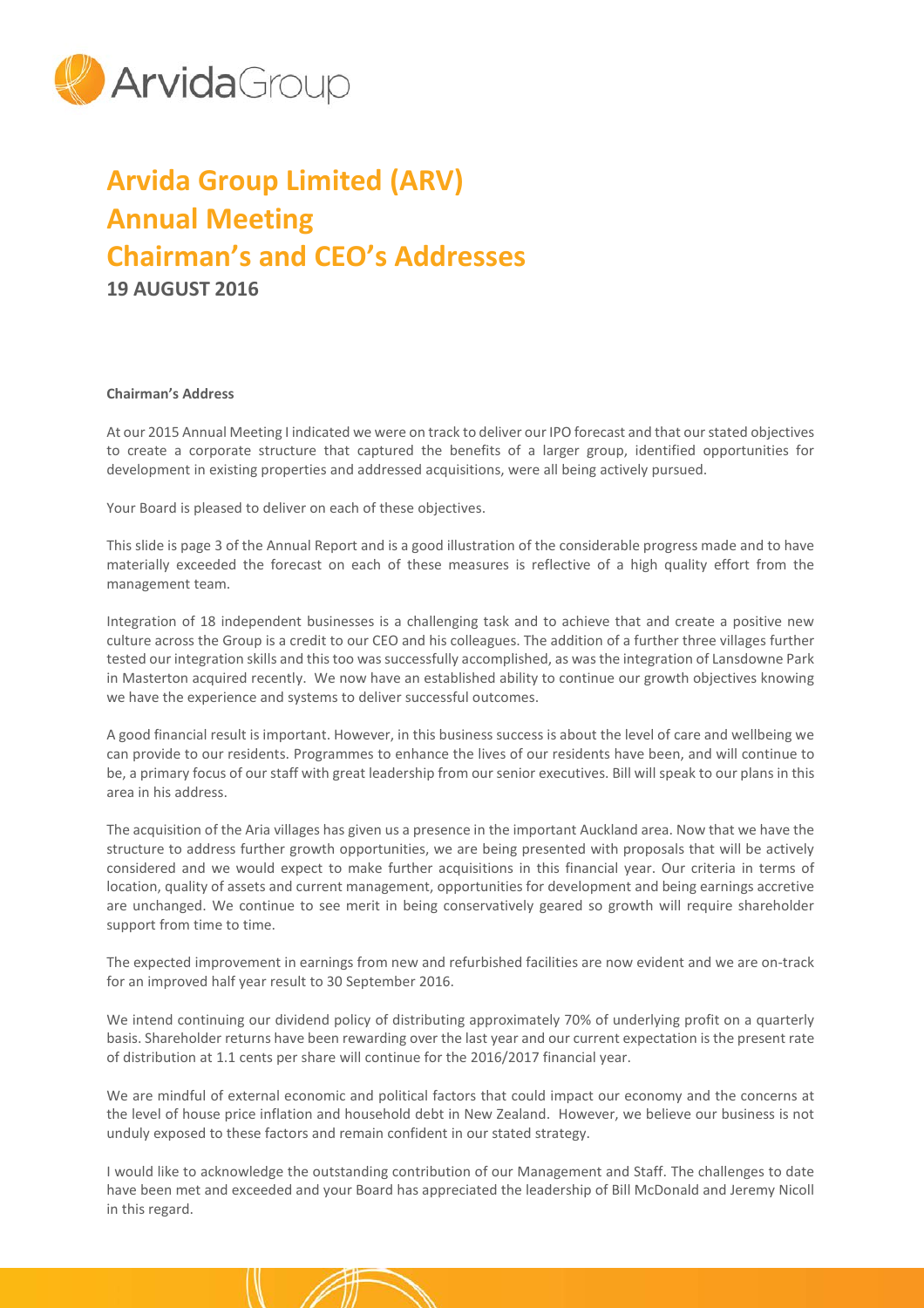Finally, I note the efforts of my Board colleagues over the last year. Much has been asked of them and given our objectives for growth – much has and will be asked of them again this year.

## **CEO's Address**

Good morning ladies and gentlemen. I am pleased to address you at this year's AGM – being our first full financial year of operation as a group.

As Peter said, this has been a very busy year for all.

Since last year's AGM, we have made a number of appointments to our executive team – Denise Brett, Virginia Bishop, Kay Marshal, Tristan Saunders.

The leadership team is now complete with a depth of capability and expertise necessary for today and for our growth aspirations.

However, it is the other 1,300 members of the Arvida team not in the room that I must also acknowledge. They continue to make our residents' lives better each day. Their commitment will help us to transform the ageing experience. By taking a holistic, individual based approach to retirement living and aged care, we are creating a compelling offering for senior New Zealanders. One that is more individually focused with strongly developed links to the community.

We finished the year having met and exceeded the targets we set out to deliver at the time of our IPO in December 2014.

To recap on the milestones reported at the end of May...

- We acquired three high quality retirement villages and aged care facilities situated in prime Auckland locations – Aria Park, Aria Bay and Aria Gardens. This acquisition was a first step in delivering to our stated growth strategy. We also announced that we were acquiring Lansdowne Park in Masterton. We have now completed this acquisition and I am pleased to report a smooth transition. The acquisitions were all immediately accretive to earnings.
- Underlying profit was up 19% on IPO forecast. Underlying profit is a key financial measure of our business performance. Performance at both the original villages and the acquired Aria villages was strong.
- We have built sales momentum, with 68 sales in the first four months of this year generating \$2.4 million of gains. The sell down of the new apartments in Glenbrae is also now underway.
- Integration tasks outlined at IPO were completed. We now have a solid business platform in place that will enable Arvida to meet its growth objectives while delivering a model of excellence in care and retirement living.
- Development activity in our villages is a key area for earnings enhancement going forward. We have a very active brownfield development programme ahead of us. During the year, Jonathan established project teams in both the North and South Islands to execute on those opportunities. We completed developments at Glenbrae, Park Lane and Aria Gardens adding a combination of 32 units and care beds in the 2016 financial year. 149 units were also refurbished for resale as well as 79 care beds at Aria Gardens, St Allisa and Glenbrae.

Brownfield development activity in progress will add 150 units and 37 care beds to our villages. This includes construction of 24 new apartments at Aria Bay in Auckland after attaining resource consent in May. Ground improvement works have also been underway at Park Lane in Christchurch in preparation for construction commencing later this year. Over 70 new apartments are to be added to this village.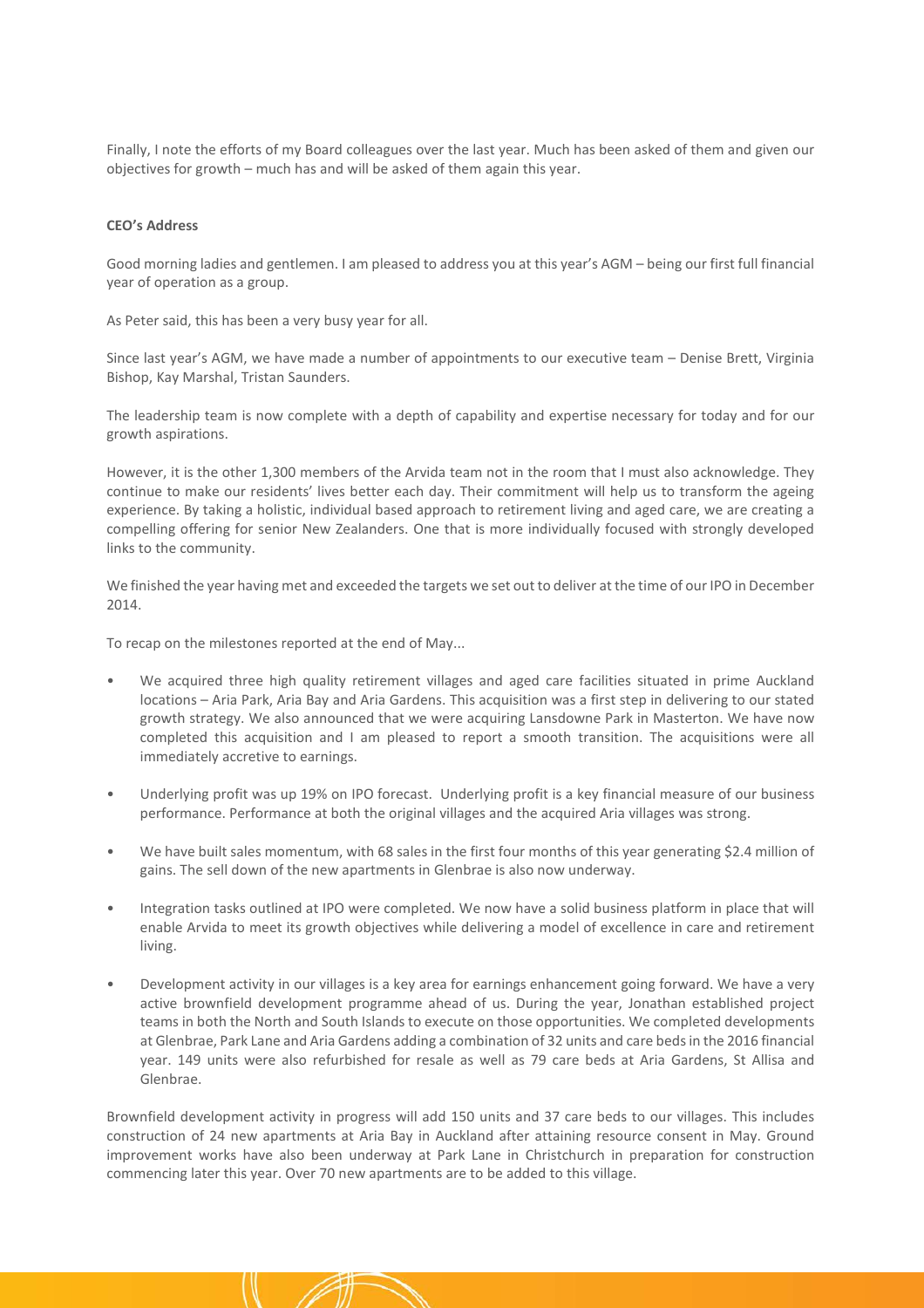More recently we were awarded resource consent last week for construction of 22 new villas on land acquired directly adjacent to Oakwoods Retirement Village in Nelson. Construction of these Villas will begin prior to Xmas. Yesterday we received resource consent for the proposed Rhodes on Cashmere development which entails 28 apartments and a combination of 33 care suites and care beds.

With the delivery of new care suites, we will be providing up to Hospital-level care in premium quality rooms. This will enable us to place an ORA over the bed, thereby reducing our capital invested and improving investment returns to shareholders. We are also starting the process to implement the care suite model on existing beds within the portfolio.

I was pleased to report that Arvida's net profit after tax of \$24 million exceeded the IPO forecast profit. This was on total operating revenue of \$82 million, which was 19% ahead of IPO forecast. \$62 million was generated from care fees.

Our portfolio remains care focused, with over 80% of the offering that we can term needs based. Care fees provide a regular and defensible revenue stream. Our care facilities have performed strongly with a high occupancy rate of 94% being maintained across the group. We continue to see the rationale to develop a full continuum of care. Our approach is to ensure the qualities of our physical assets are aligned with the needs and desires of our residents, now and in the future.

A focus since listing has been driving operational efficiencies to the bottom line. Cost saving benefits realised from integration and synergy strategies have allowed increased reinvestment in our people and systems to ensure a high level of care, effective integration and a platform for future growth.

Remuneration in aged care continues to be an unresolved challenge for the industry. At this time there is no substantial update to provide from the New Zealand Aged Care Association in relation to the resolution of the equal-pay negotiations. We are hopeful that a satisfactory outcome will be reached soon.

Total assets grew to \$461 million, representing an increase of more than \$100 million over the financial year. Valuations completed by CBRE recorded a significant increase in fair values. The value increase represented a number of factors including the ageing demographic, house price inflation and specific initiatives at some sites such as pricing reviews and facility upgrades.

As we move into a business-as-usual phase, three core planks remain central to strategy: Operations; Development; and Acquisition.

During this coming year, our operational initiatives include:

- Firstly, investing in further improving the skills and expertise of village management and staff to enhance the care and services provided to residents; and
- Secondly, introducing further developments to our IT systems to underpin our continued growth. This includes, group wide resident management system, time and attendance and improved payroll systems, as well as HR Information systems & Business Intelligence modules.

While our systems and processes ensure consistency in service, they recognise that each of our villages is unique. Core to our model is retaining the individual culture and character of each of our villages. This will not be disrupted by the implementation of better systems and work practices. In fact, our villages are eagerly awaiting these changes as one of the key benefits the Arvida Group can offer.

Our recent village manager's forum highlighted the unity and increasing collaboration amongst the managers and villages generally. This is what we are looking for and continues to strengthen the business model. The sense of collaboration also makes it easier for new managers to enter the group, clearly understanding how to interact, seek and provide support to one another. We have seen this with Lansdowne Park most recently.

We now have a considerably larger business footprint having undertaken development activities within our existing villages plus the acquisition of the four villages.